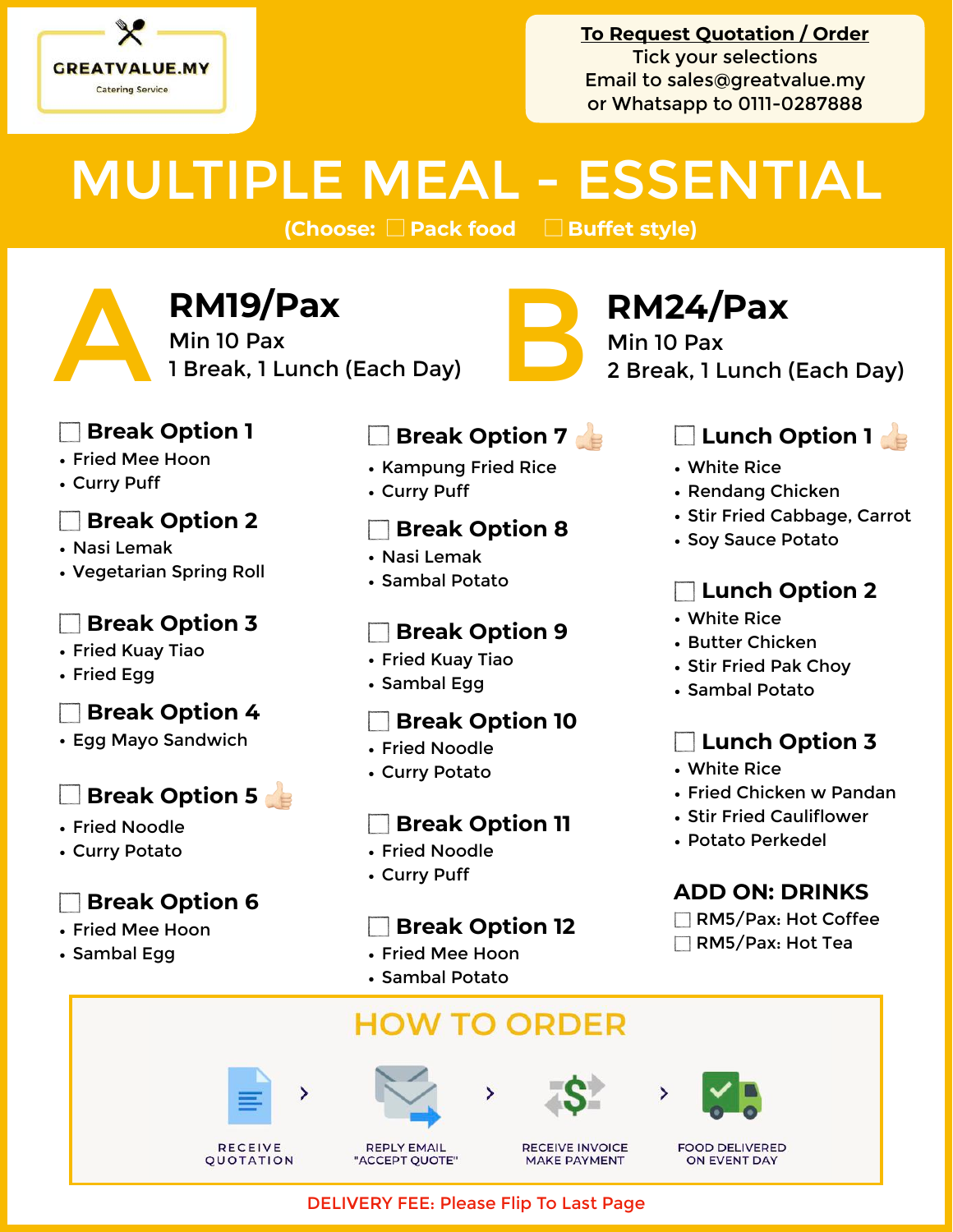

#### **To Request Quotation / Order** Tick your selections Email to [sales@greatvalue.my](mailto:sales@greatvalue.my) or Whatsapp to 0111-0287888

# MULTIPLE MEAL - PREMIUM

**(Choose:** 䡩 **Pack food** 䡩 **Buffet style)**

**RM22/Pax**<br>Min 10 Pax<br>1 Break, 1 Lunch (Each Day) Min 10 Pax RM22/Pax<br>
Min 10 Pax<br>
1 Break, 1 Lunch (Each Day)<br>
2 Break, 1 Lunch<br>
2 Break, 1 Lunch



Min 10 Pax 2 Break, 1 Lunch (Each Day)

#### **Break Option 1**

- Fried Mee Hoon
- Curry Puff
- Fried Egg

#### **Break Option 2**

- Nasi Lemak
- Vegetarian Spring Roll
- Sambal Egg

#### **Break Option 3**  $\vert$

- Fried Kuay Tiao
- Curry Puff
- Fried Egg

#### **Break Option 4**

- Egg Mayo Sandwich
- Sugar Donuts

### **Break Option 5**

- Fried Noodle
- Curry Potato
- Fried Egg

#### **Break Option 6**

- Fried Mee Hoon
- Vegetarian Spring Roll
- Sambal Egg

#### **Break Option 7**

- Fried Mee Hoon
- Curry Puff
- Fried Spring Roll

#### **Break Option 8**

- Nasi Lemak
- Sambal Potato
- Hard Boiled Egg

#### **Break Option 9**

- Fried Kuay Tiao
- Sambal Potato
- Sambal Egg

#### **Break Option 10**

- Fried Kuay Tiao
- Sambal Potato
- Fried Egg

#### **Break Option 11**

- Fried Noodle
- Cocktail Sausage

#### **Break Option 12**

- Fried Noodle
- Sambal Potato
- Fried Egg

### **Lunch Option 1**

- White Rice
- Rendang Chicken
- Stir Fried Cabbage, Carrot
- Soy Sauce Potato

#### **Lunch Option 2**

- White Rice
- Butter Chicken
- Stir Fried Pak Choy
- Sambal Potato

#### **Lunch Option 3**

- White Rice
- Fried Chicken w Pandan
- Stir Fried Cauliflower
- Potato Perkedel

#### **Lunch Option 4**

- White Rice
- Sweet & Sour Chicken
- Brinjal in Sambal
- Deep Fried Potato Cube

#### **ADD ON: DRINKS**

- RM5/Pax: Hot Coffee
- RM5/Pax: Hot Tea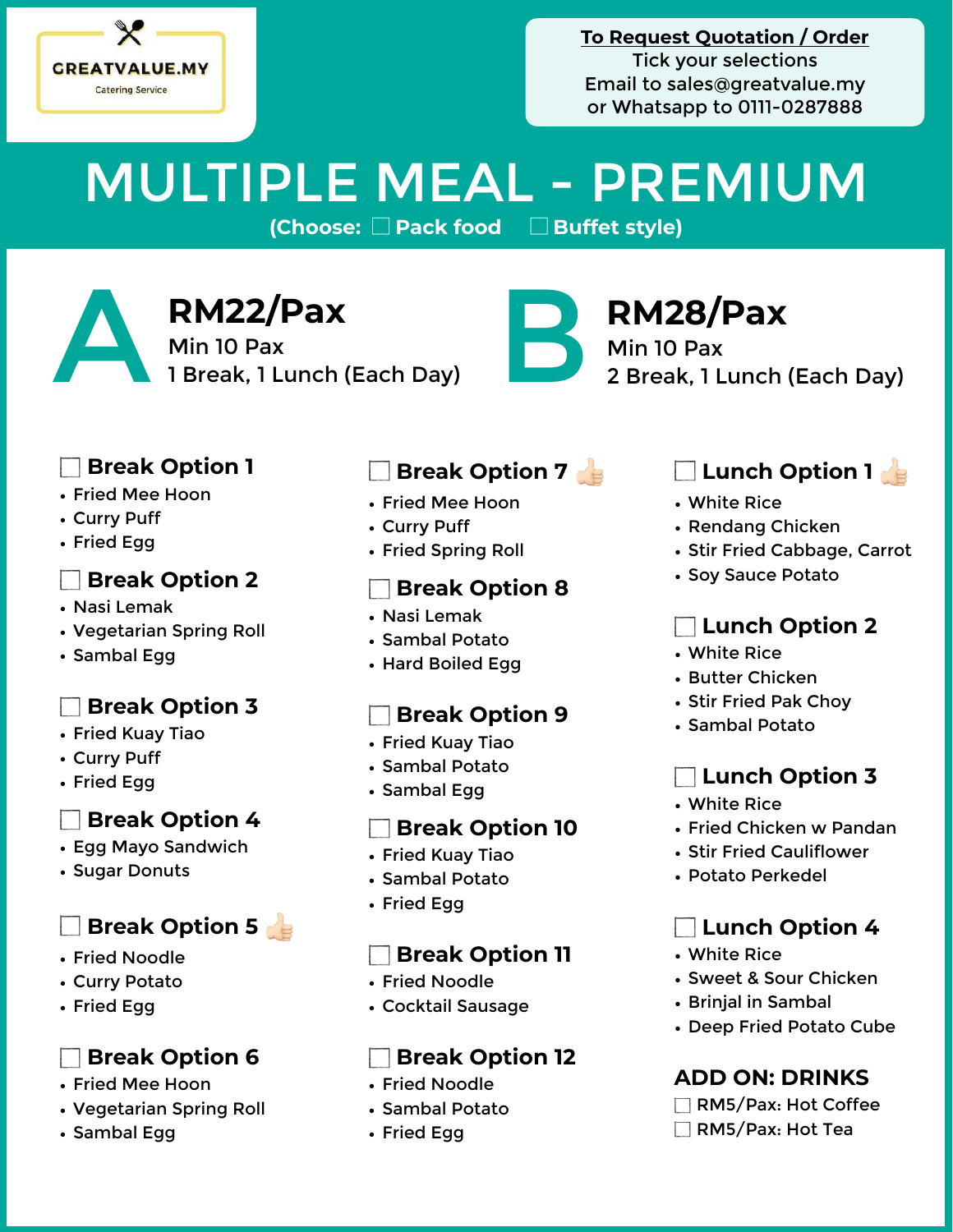

#### **To Request Quotation / Order** Tick your selections Email to [sales@greatvalue.my](mailto:sales@greatvalue.my) or Whatsapp to 0111-0287888

# MULTIPLE MEAL - ELEVATE

**(Choose:** 䡩 **Pack food** 䡩 **Buffet style)**

RM30/Pax<br>
Min 10 Pax<br>
1 Break, 1 Lunch (Each Day)<br>
2 Break, 1 Lunch<br>
2 Break, 1 Lunch Min 10 Pax 2 Break, 1 Lunch (Each Day)

#### **Break Option 1**

- Fried Mee Hoon
- Curry Puff
- Fried Egg

#### **Break Option 2**

- Nasi Lemak
- Vegetarian Spring Roll
- Sambal Egg

#### **Break Option 3**

- Fried Kuay Tiao
- Curry Puff
- Fried Egg

#### **Break Option 4**

- Egg Mayo Sandwich
- Sugar Donuts

#### **Break Option 5**

- Fried Noodle
- Curry Potato
- Fried Egg

#### **Break Option 6**

- Fried Mee Hoon
- Vegetarian Spring Roll
- Sambal Egg

#### **Break Option 7 <b>B**

- Fried Mee Hoon
- Curry Puff

**RM30/Pax**<br>Min 10 Pax<br>1 Break, 1 Lunch (Each Day)

Min 10 Pax

• Fried Spring Roll

#### **Break Option 8**

- Nasi Lemak
- Sambal Potato
- Hard Boiled Egg

#### **Break Option 9**

- Fried Kuay Tiao
- Sambal Potato
- Sambal Egg

#### **Break Option 10**

- Fried Kuay Tiao
- Sambal Potato
- Fried Egg

#### **Lunch Option 1**

- White Rice
- Rendang Chicken
- Sambal Sotong
- Stir Fried Cabbage, Carrot
- Soy Sauce Potato
- Watermelon

#### **Lunch Option 2**

- White Rice
- Butter Chicken
- Sweet & Sour Sotong
- Stir Fried Pak Choy
- Sambal Potato
- Watermelon

#### **Lunch Option 3**

- White Rice
- Fried Chicken w Pandan
- Deep Fried Sotong
- Stir Fried Cauliflower
- Potato Perkedel
- Watermelon

#### **Lunch Option 4**

- White Rice
- Sweet & Sour Chicken
- Soy Sauce Sotong
- Brinjal in Sambal
- Deep Fried Potato Cube
- Watermelon

#### **ADD ON: DRINKS**

- RM5/Pax: Hot Coffee
- RM5/Pax: Hot Tea